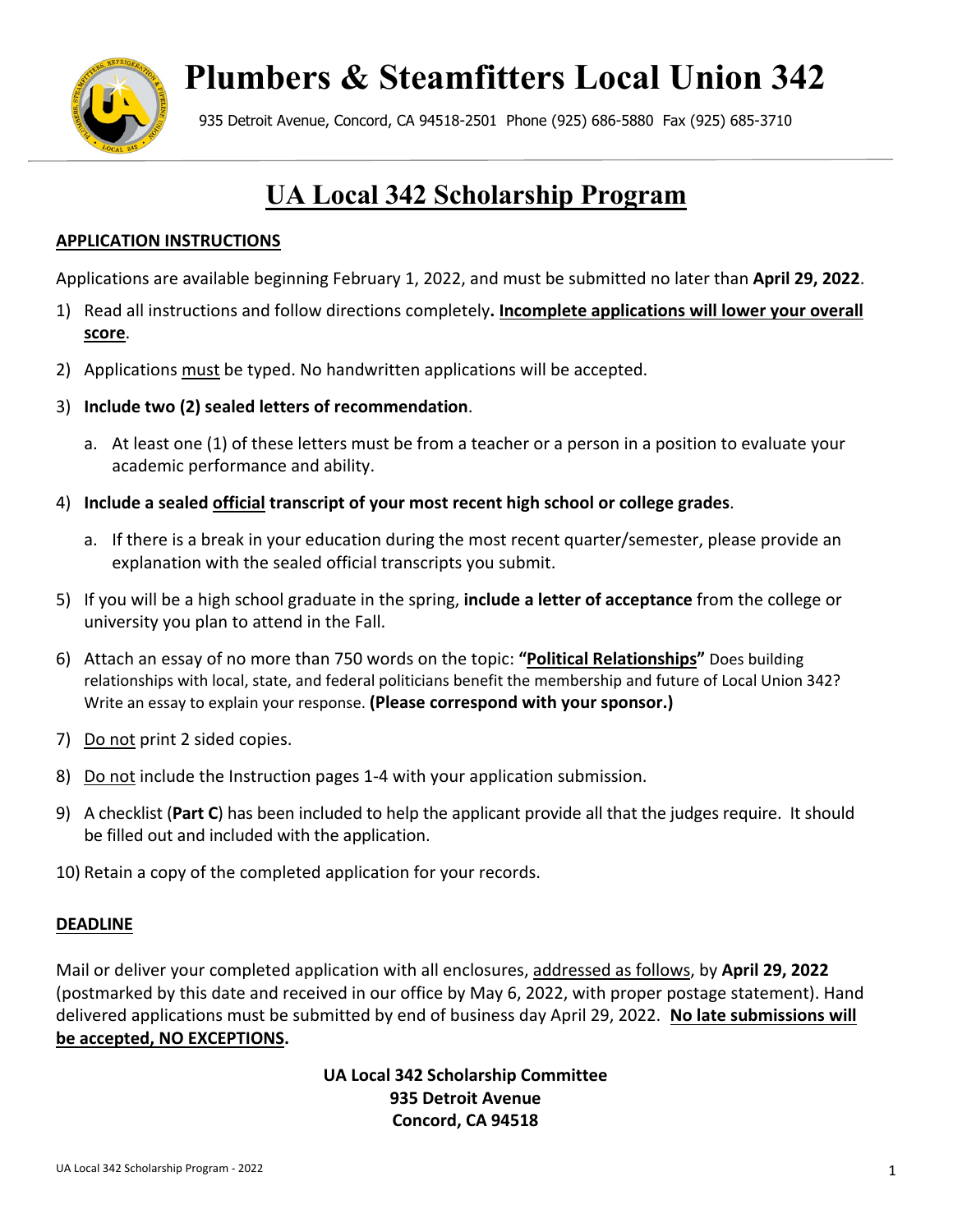### **UA Local 342 Scholarship Program**

#### **UA LOCAL 342 SCHOLARSHIP MISSION STATEMENT**

The UA Local 342 Scholarship Program was initiated with the goal of bringing both the applicant and the sponsor closer together, so they may develop a greater appreciation for what it means to be a part of a union. The secondary purpose of this program is to assist this Local Union's membership in meeting the financial burden associated with the continuing education of their full-time students dependent upon them.

#### **AWARD SCHEDULE**

Our tiered scholarship system awards up to thirteen (13) scholarships across three (3) classes of applicants. Those classes and their available awards schedule are as follows:

- (1) Part-time students carrying at least 6 units would compete for a single award of one thousand dollars (\$1,000)
- (2) High-school students or those entering college (full-time) for the first time would compete for four (4) possible awards: (1) award of four thousand dollars (\$4000), (1) award of three thousand dollars (\$3000), (1) awards of two thousand dollars (\$2000), and one (1) awards of one thousand dollars (\$1000).
- (3) Continuing college students (full-time) would compete for seven (7) possible awards: (1) award of four thousand dollars (\$4000), (1) award of three thousand dollars (\$3000), (2) awards of two thousand dollars (\$2000), and three (3) awards of one thousand dollars (\$1000).

#### **ELIGIBILITY REQUIREMENTS**

All members of UA Local 342 in good standing are eligible to participate in this program. Any eligible member may sponsor their spouse, children, stepchildren, grandchildren and step-grandchildren.

You must plan to pursue or be pursuing post-high school education at an institution of higher education.

You must have been accepted for admission or be enrolled in an accredited two-year or four-year college or university at the time of the award.

UA Local 342 Scholarship Committee will not impose restrictions of any kind on the course of study.

**All applicable sections of Part A and Part B must be filled out. Failure to properly complete either page may result in the application being REJECTED.**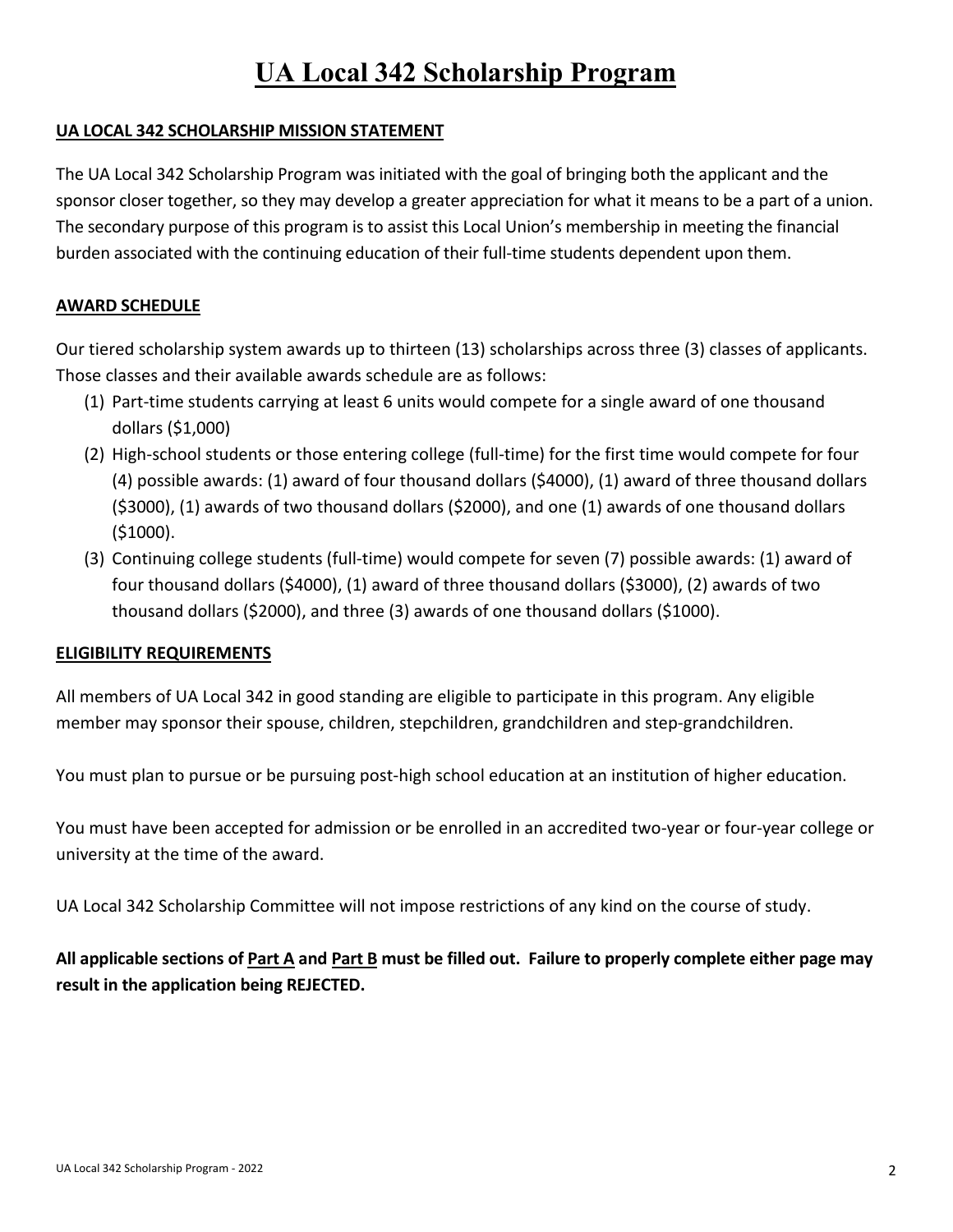### **UA Local 342 Scholarship Program**

#### **HOW WILL THE APPLICATION BE SCORED?**

| Grades, test scores, and letters of recommendation | 10% |
|----------------------------------------------------|-----|
| Essay/Sponsor Input                                | 30% |
| <b>Character Evaluation</b>                        | 10% |
| Achievements/Accomplishments                       | 15% |
| Career Goals                                       | 10% |
| <b>Following Directions</b>                        | 25% |

#### **10% - Grades, Test Scores & Letters of Recommendation**

Please include your college admission test scores (e.g. SAT, SAT IIs or ACTs, etc.), if applicable. Failure to have taken these tests will not necessarily affect the outcome of this application.

**Two (2) sealed letters of recommendation are mandatory**. At least one of these letters must be from a teacher or a person in a position to evaluate your academic performance and ability. These all help the judges in learning more about your current character.

Do not use letters of recommendation that have already been submitted for the purpose of this scholarship in previous years or letters more than one year old.

The inclusion of any supporting information that amplifies your character can only assist the judges in determining which of the applicants are most worthy of a scholarship.

#### **30% - Essay**

Applicants must submit a short essay that should be 1 to 3 pages long and must not exceed 750 words in length. The judges would like to emphasize the need to keep the essays brief and to the point. Refrain from using your name and/or your sponsor's name in your essay. Modifying the essay topic will work against an applicant.

• The topic for this year's essay is: **"Political Relationships"** Does building relationships with local, state, and federal politicians benefit the membership and future of Local Union 342? Write an essay to explain your response.

**The judges cannot stress with enough emphasis the importance of this essay.** The judges strongly suggest that you avoid using previous essays and history books, and research this year's topic by using the most knowledgeable source at your disposal - **Your Sponsor**. The real value of this essay is that it will help both you, the applicant, and your sponsor develop a greater **appreciation** for what it took to get you where you are today, and also to make your sponsor think about (and pass on) his or her appreciation of what being a **UNION MEMBER** really means.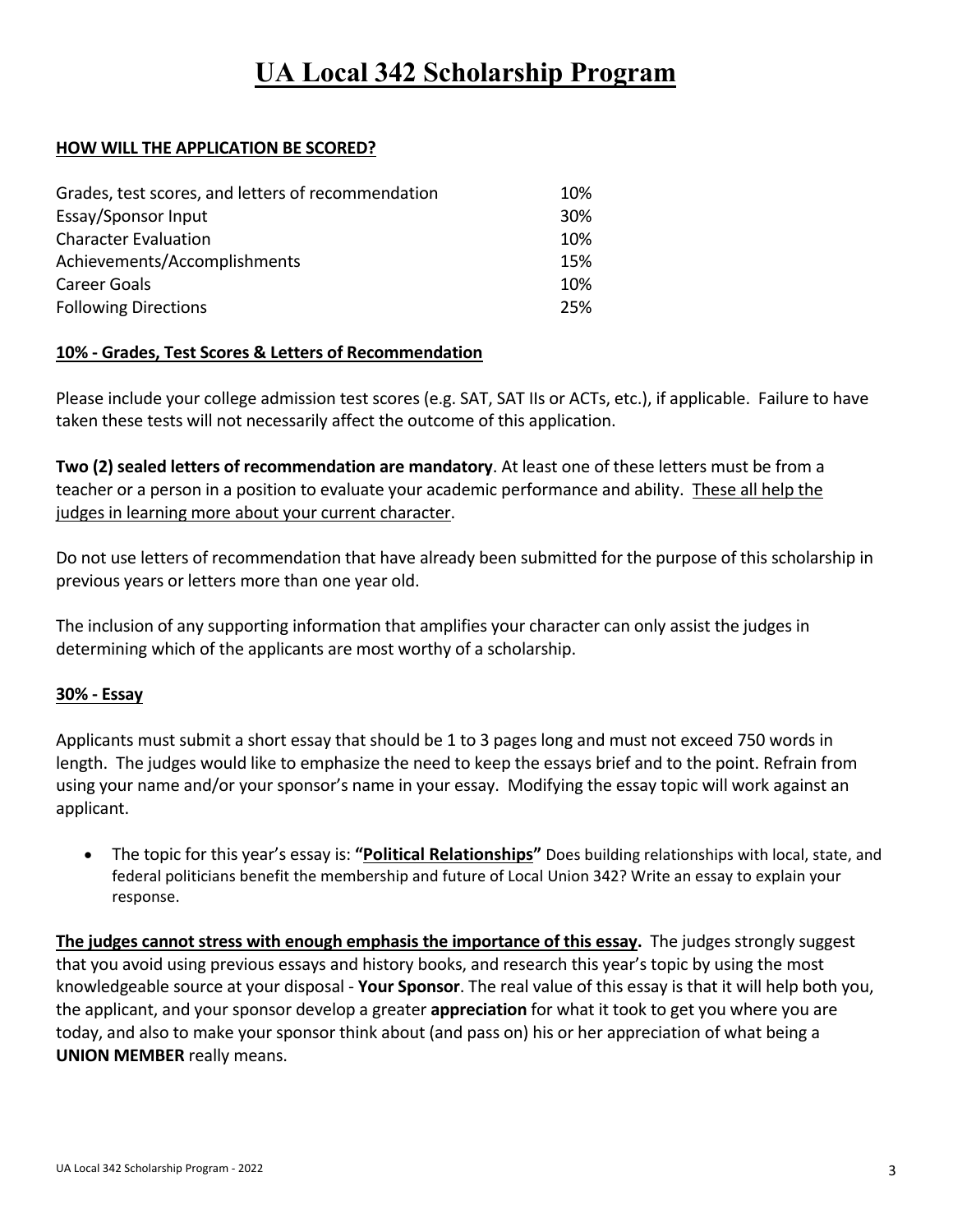#### **15% - Achievements and Accomplishments**

Add a list of any and all of your achievements and accomplishments (certificates and awards, including military service). Your achievements from many years ago may be of interest, however, more current testimonials will educate the judges about any attributes the applicant may currently possess.

#### **10% - Character**

Add a list of your extracurricular activities such as sports, cheerleading, and volunteer work. Does the applicant make an attempt to give something back to the community? (e.g. working in an AIDS hospice, summer internships, scouting, tutoring, community activism, school politics, church, etc.)

#### **10% - Career Goals**

What are your goals in life? Where do you see yourself in 10 years, in 15 years, and in 20 years? What do you think you will be doing? Where do you think you will be? Please include a short paragraph explaining these future endeavors.

#### **25% - Following Directions**

Did you follow the directions provided within this application packet? Did you provide all the requested documentation?

#### **IMPORTANT NOTICE**

### **When adding supporting documents, extra pages, your essay, letters, and explanations to this application, include your name at the top right of each page.**

Note: Your name will be redacted on all documentation by Local 342 office staff prior to judging.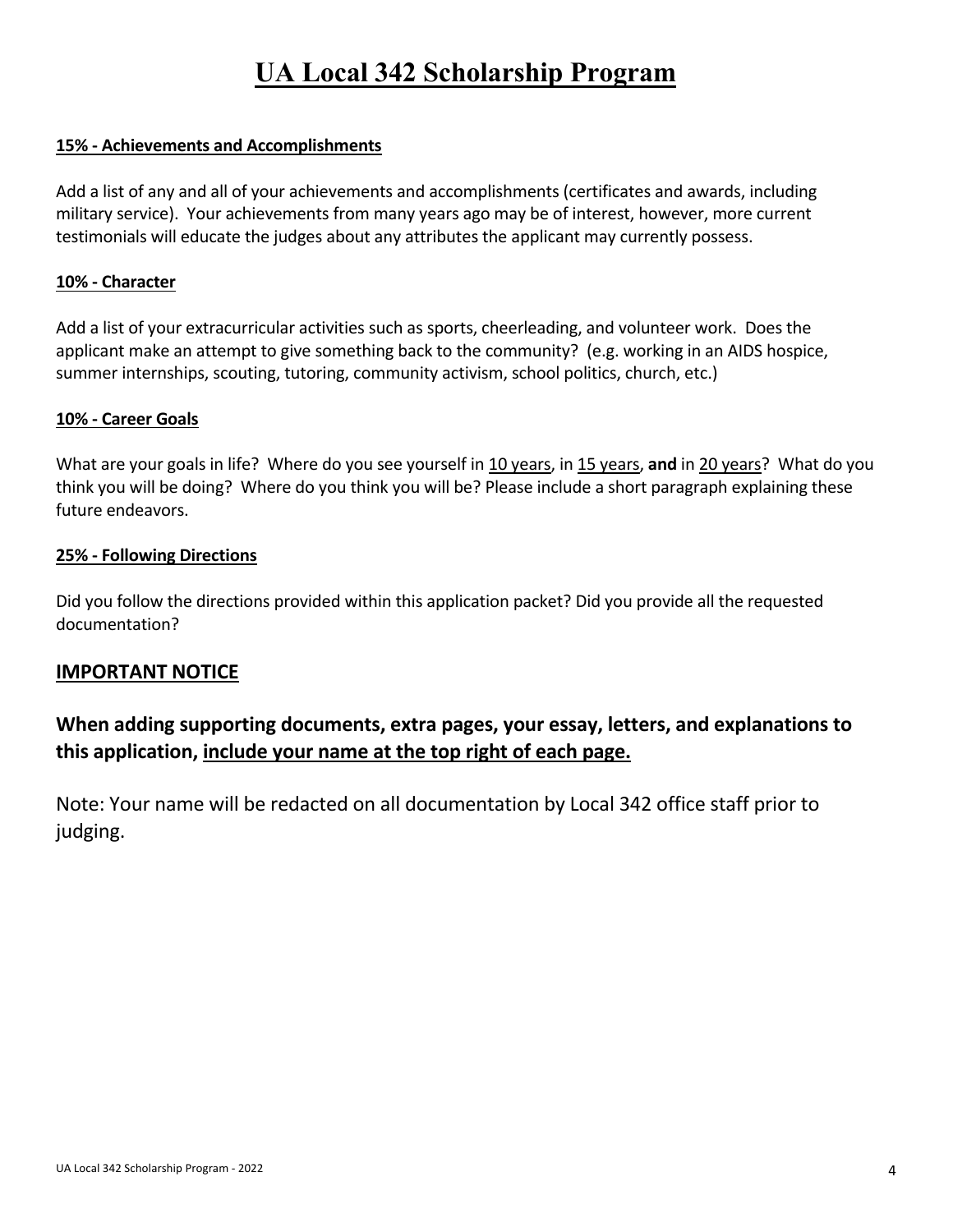### **UA Local 342 Scholarship Application**

| <b>Sponsoring Member of Local 342</b>                                                                                                                                                                                         | OFFICE USE ONLY                                                                                                                           |
|-------------------------------------------------------------------------------------------------------------------------------------------------------------------------------------------------------------------------------|-------------------------------------------------------------------------------------------------------------------------------------------|
|                                                                                                                                                                                                                               | <b>PART A</b>                                                                                                                             |
|                                                                                                                                                                                                                               | <b>SCHOLARSHIP</b><br><i><b>APPLICATION</b></i><br><b>NUMBER</b>                                                                          |
| <b>Applicant</b>                                                                                                                                                                                                              | <b>Relationship to Sponsoring Member</b>                                                                                                  |
| Name: Name and the second contract of the second contract of the second contract of the second contract of the second contract of the second contract of the second contract of the second contract of the second contract of | Son<br>Daughter<br>Member (Self)<br>Stepson<br>Stepdaughter<br>Spouse<br>Grandson<br>Granddaughter<br>Step-Grandson<br>Step-Granddaughter |

I attest that the information included in this application is accurate and valid. I understand that any deviation from the truth will constitute grounds for forfeiture of all current and future awards and will prohibit any future affiliation with this program by either the applicant or this sponsor. I further understand that I will be expected to promptly return this award if I do not attend school within one year from the date on this award and must, if awarded one of these scholarships, provide to the Local Union as verification of attendance a copy of a transcript from the period in question.

| Applicant's Signature: | Date: |
|------------------------|-------|
|                        |       |
| Sponsor's Signature:   | Date: |

f

| <i>OFFICE USE ONLY</i> |  |
|------------------------|--|
|                        |  |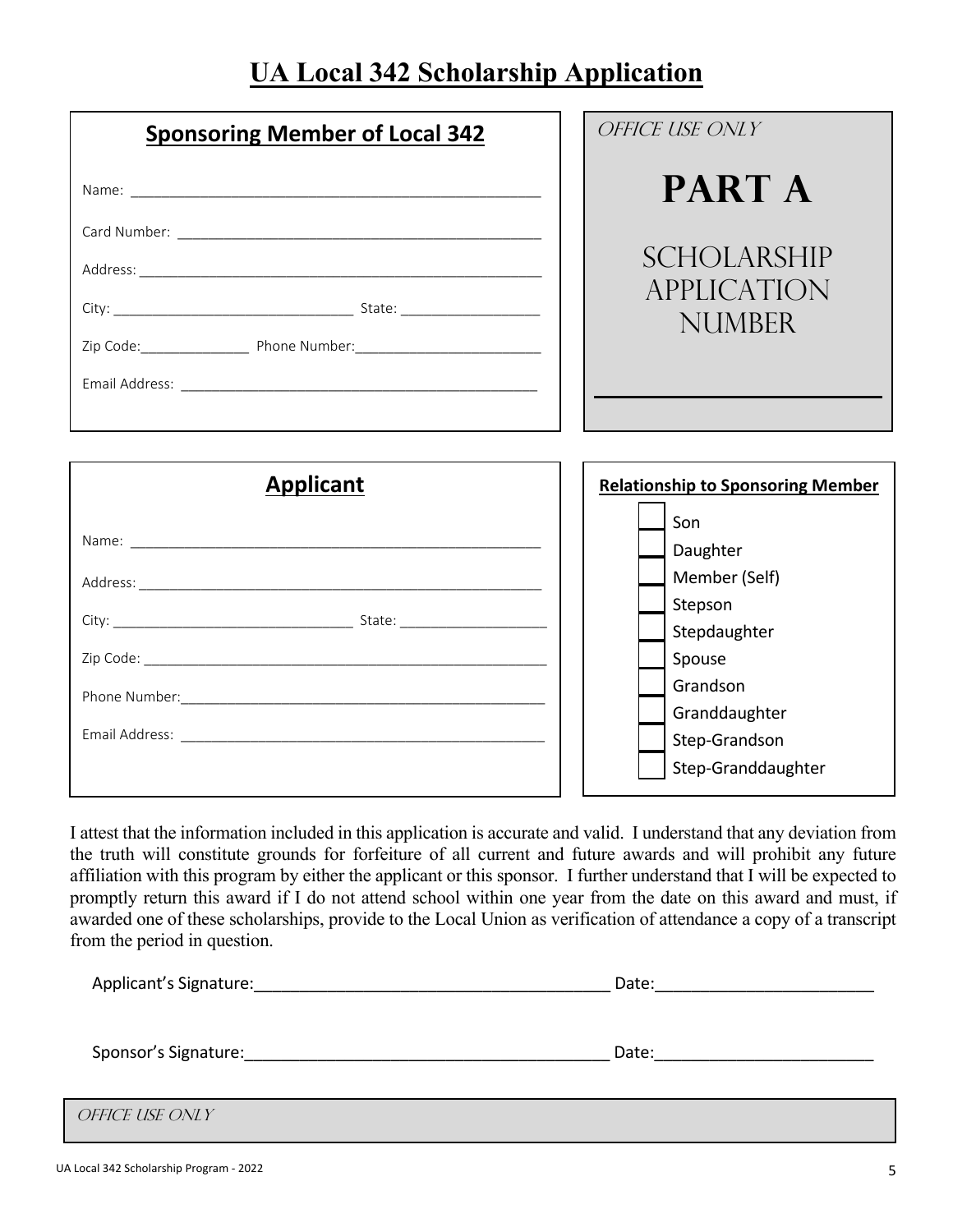### **UA Local 342 Scholarship Application** Applicant Name

**Application level:**  $\Box$  High School Student Moving on to Full-time College/University  $\Box$  Part-time College Student (minimum 6 credits)  $\Box$  Full-time Continuing College Student Years of School Completed: High School 9 10 11 1 2 College  $1 \overline{2} \overline{3} \overline{4}$ High Schools and Colleges Attended: \_\_\_\_\_\_\_\_\_\_\_\_\_\_\_\_\_\_\_\_\_\_\_\_\_\_\_\_\_\_\_\_\_\_\_\_\_\_\_\_\_\_\_ GPA \_\_\_\_\_\_  $\Box$  GPA  $\Box$  $GPA$  $GPA$ What Degrees Have You Received From These Schools:  $\Box$  HS Diploma  $\Box$  AA Degree  $\Box$  Master's Degree  $\Box$  Other  $\Box$  GED  $\Box$  Bachelor's Degree  $\Box$  PhD Are you currently enrolled? Yes or No, If so, what school? \_\_\_\_\_\_\_\_\_\_\_\_\_\_\_\_\_\_\_\_\_\_\_\_\_\_\_\_\_\_\_\_\_\_\_\_\_\_\_ For what institution of higher education do you plan to use this scholarship (if awarded)? \_\_\_\_\_\_\_\_\_\_\_\_\_\_\_\_\_\_\_\_\_\_\_\_\_\_\_\_\_\_\_\_\_\_\_\_\_\_\_\_\_\_\_\_\_\_\_\_\_\_\_\_\_\_\_\_\_\_\_\_\_\_\_\_\_\_\_\_\_\_\_\_\_\_\_\_\_\_\_\_\_\_\_\_\_\_\_\_\_\_ **Test Scores: Other Tests:** PSAT **Test Name** Scores and Scores Scores and Scores and Scores and Scores and Scores and Scores and Scores and Scores and Scores and Scores and Scores and Scores and Scores and Scores and Scores and Scores and Scores and SAT SAT SAT SERVICES SAT SERVICES SOME SCOPES SCOPES SCOPES SCOPES SCOPES SCOPES SCOPES SCOPES SCOPES SCOPES SCOPES SCOPES SCOPES SCOPES SCOPES SCOPES SCOPES SCOPES SCOPES SCOPES SCOPES SCOPES SCOPES SCOPES SCOPES SCOPES S SAT II **Explanation for no test scores:** ACT NMSQT Office Use Only **PART B SCHOLARSHIP** Application NUMBER

#### **Attachments:**

- $\Box$  1. Letter of Acceptance/Proof of Enrollment  $\Box$  5. Achievements and Accomplishments
- $\Box$  2. Sealed Official Transcripts  $\Box$  6. Character/Extracurriculars
- $\Box$  3. Sealed Letters of Recommendation  $\Box$  7. Career Goals
- $\Box$  4. Essay
- 
- 
- 

Ī

#### Office Use Only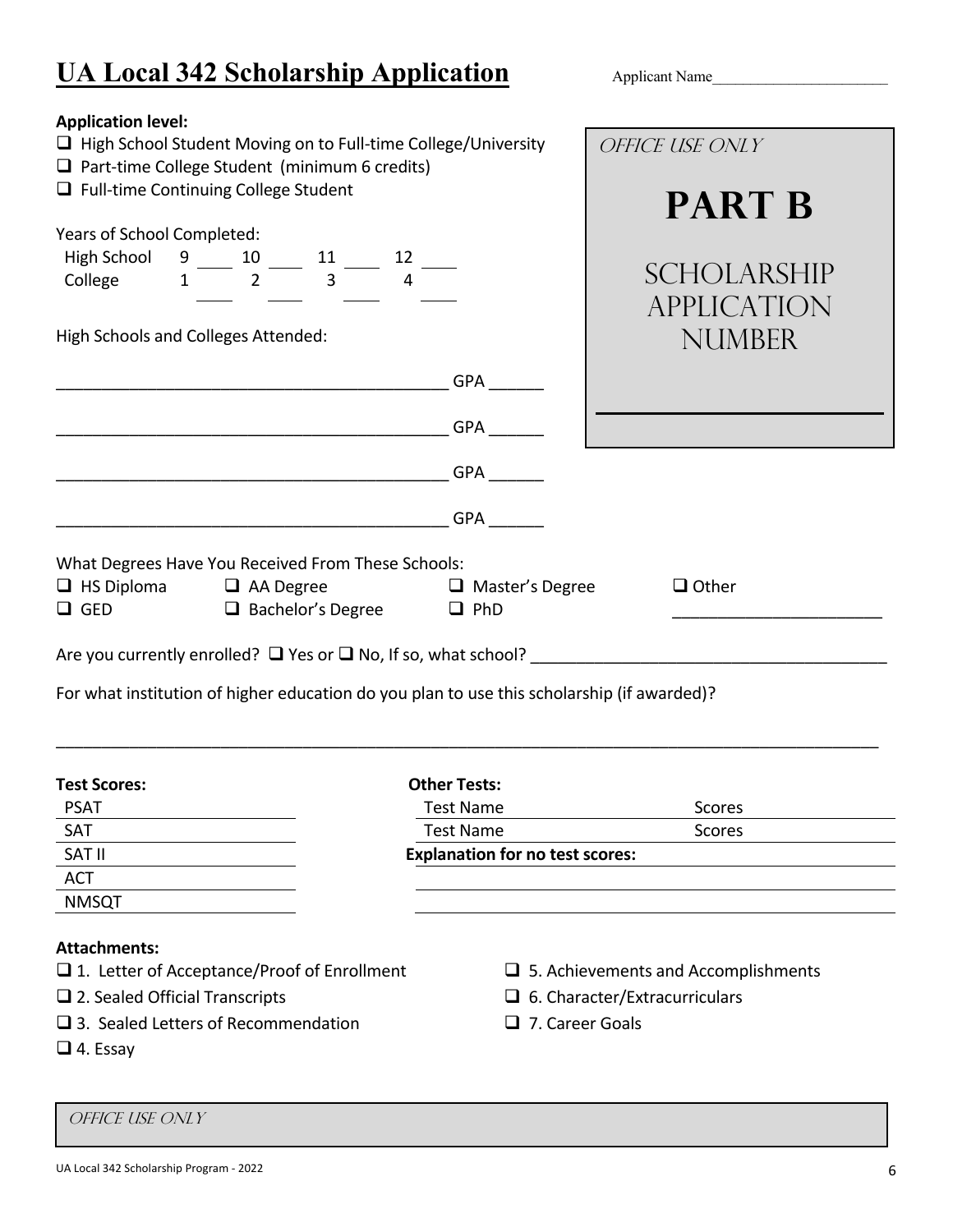### **UA Local 342 Scholarship Application** Applicant Name

#### **CHECKLIST**

To be filled out and included with completed application.

#### **Part A**

- $\square$  Sponsor's Name
- $\square$  Sponsor's Card Number
- $\square$  Sponsor's Mailing Address
- □ Sponsor's Telephone Number
- $\square$  Sponsor's E-mail Address
- Applicant's Name
- □ Applicant's Mailing Address
- □ Applicant's Telephone Number
- □ Applicant's E-mail Address
- $\Box$  Applicant's Relationship to Sponsor
- $\Box$  Applicant's Signature (with date of signing)
- $\square$  Sponsor's Signature (with date of signing)

#### **Part B**

- □ Last Year of School Completed
- $\square$  Schools Attended with Grade Point Averages
- □ Degrees Received
- □ Test Scores
- Explanation for Why No Test Scores Are Available (not required for continuing college students)
- Where Scholarship Will Be Used (MANDATORY)
- □ Current Schools Enrolled In

#### **Attached Items**

- $\Box$  Transcripts (10 pts)
- $\Box$  Explanation, if applicable, for a break/gap in your education during the most recent quarter or semester.
- $\Box$  (2) Current Letters of Recommendation (10 pts)
- $\Box$  Essay (40 pts)
- $\Box$  List of Achievements and Accomplishments (30 pts)
- $\Box$  List of Extra Curricular Activities (character) (20 pts)
- $\Box$  Career Goals (20 pts)
- $\square$  Suggestions/Comments Your input would be greatly appreciated.
- Applicant's Name in the Top Right Corner of All Additional Documents (MANDATORY)

Office Use Only

Office Use Only

**PART C** 

**SCHOLARSHIP** Application NUMBER